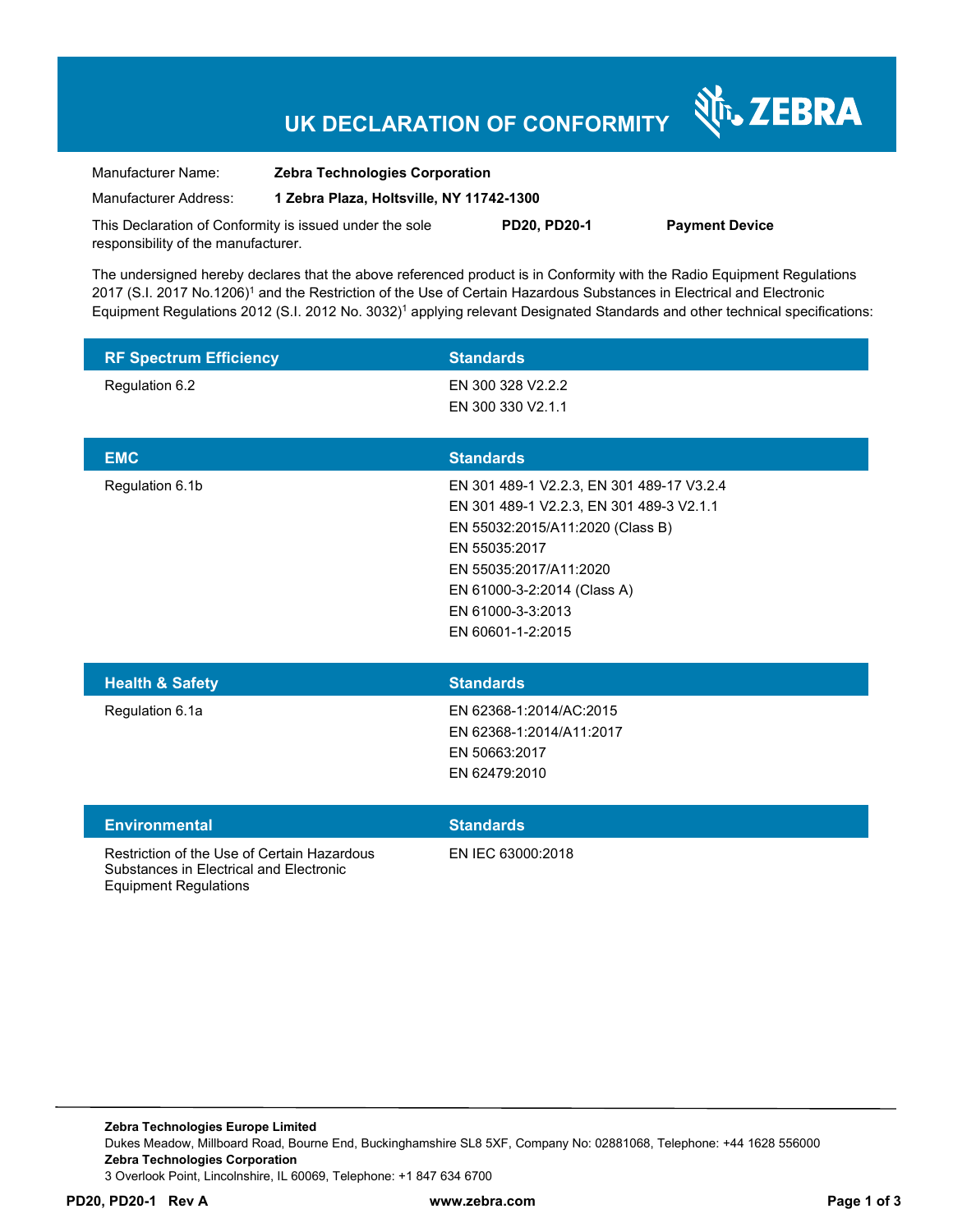## **UK DECLARATION OF CONFORMITY**



With regard to the Radio Equipment Regulations 2017 (S.I. 2017 No.1206)<sup>1</sup>, the conformity assessment procedure referred to in regulation 41(4)(a) and detailed in Schedule 2 has been followed.

 $^{\rm 1}$  As amended by applicable EU withdrawal legislation implemented at the time of issuing this declaration

### **Signed on behalf of Zebra Technologies Corporation**

*(Signature of authorized person)* Marco Belli Rev: A Annual Rev: A Annual Rev: A Annual Rev: A Annual Rev: A Annual Rev: A Annual Rev: A Annual Rev Sr. Manager, Regulatory **Date: 21 January 2022** Place: Bourne End, UK